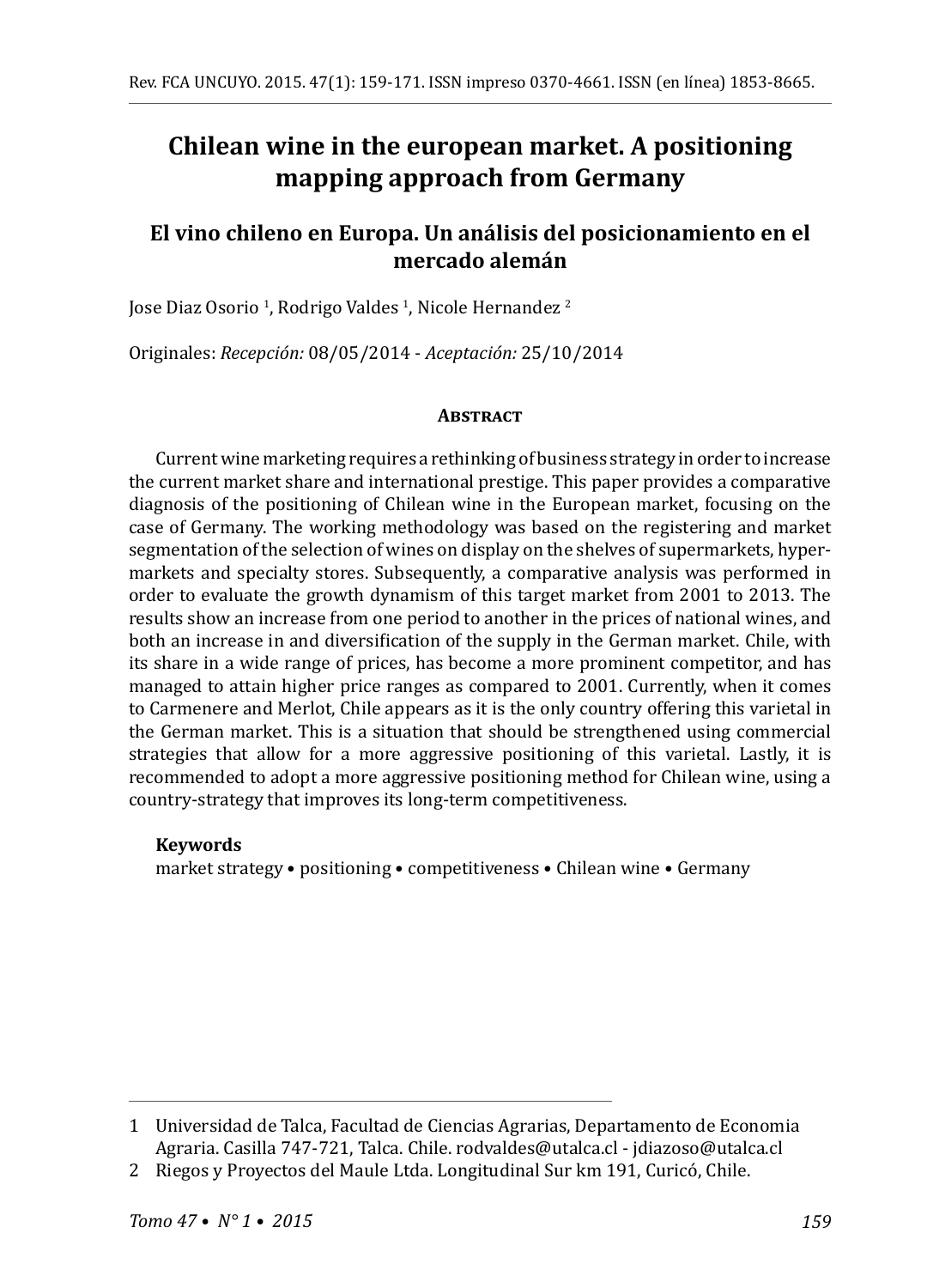#### **Resumen**

La comercializacion actual de vino requiere de un replanteamiento de la estrategia comercial con el objetivo de aumentar la actual participación de mercado y el prestigio en el mercado internacional. El presente trabajo entrega un diagnóstico comparativo del posicionamiento del vino chileno en el mercado europeo, centrando el análisis en el caso alemán. La metodología de trabajo se basó en el registro y segmentación del mercado de la oferta de vinos en exhibición en las estanterías de supermercados, hipermercados y tiendas especializadas de la ciudad de Gottingen, Alemania. Posteriormente se realizó un análisis comparativo con la finalidad de evaluar la dinámica de crecimiento de este mercado objetivo durante el período 2001-2013. De forma general, se observa un aumento en los precios de un período a otro con un aumento en la oferta y en diversificación de los vinos en el mercado alemán. Chile a través del aumento en su espectro de precios se ha transformado en un competidor más relevante logrando llegar con precios de rangos superiores en relación con el año 2001. Se destaca la posición única de oferente de variadades Carmener y Merlot en el mercado alemán, por lo que se sugiere una estrategia de posicionamiento más agresiva para el vino chileno proponiendo la adopción de una estrategia-país que mejore su competitividad en el largo plazo.

## **Palabras clave**

estrategia de mercado • posicionamiento • competitividad • vino chileno • Alemania

# **INTRODUCTION**

Wine cultivation is a very dynamic sector in Chile in terms of production, exports and job creation. Chile is ranked 11th among the major wine producers, with a production equivalent to 2.1% of the global volume (7, 13). Currently, Chile's exports account for 6.15% of the exported volume in the world, placing it among the top five global exporting countries (11). According to the Agricultural and Livestock Service (SAG), the total surface area in Chile dedicated to grape vines was 114.876 hectares in 2013 (15). Today, with the rise in the consumption, production and trading of wine from the New World (California [USA], Australia, Argentina, and South Africa), Chilean wine has not managed to achieve a prominent positioning in terms of brand and origin. This has affected its sales in the European market as compared to the rest of the

aforementioned countries (9). Moreover, Chilean wines face very high levels of competition in the different world markets from many appellations and brands, and its average prices are substantially lower than those of its competitors. As a consequence, the industry's present profitability levels are low, and there is an urgent need to elevate the premium positioning and average prices to achieve a sustainable return in the long term. This situation is exacerbated by factors such as marketing strategies, commercial experience and access to distribution networks. For these reasons, it is necessary to evaluate the recent marketing and positioning dynamics of Chilean wine in the European market by focusing on its positioning aspects, considering that the country of origin is the encapsulation of the wine attributes of a winery/region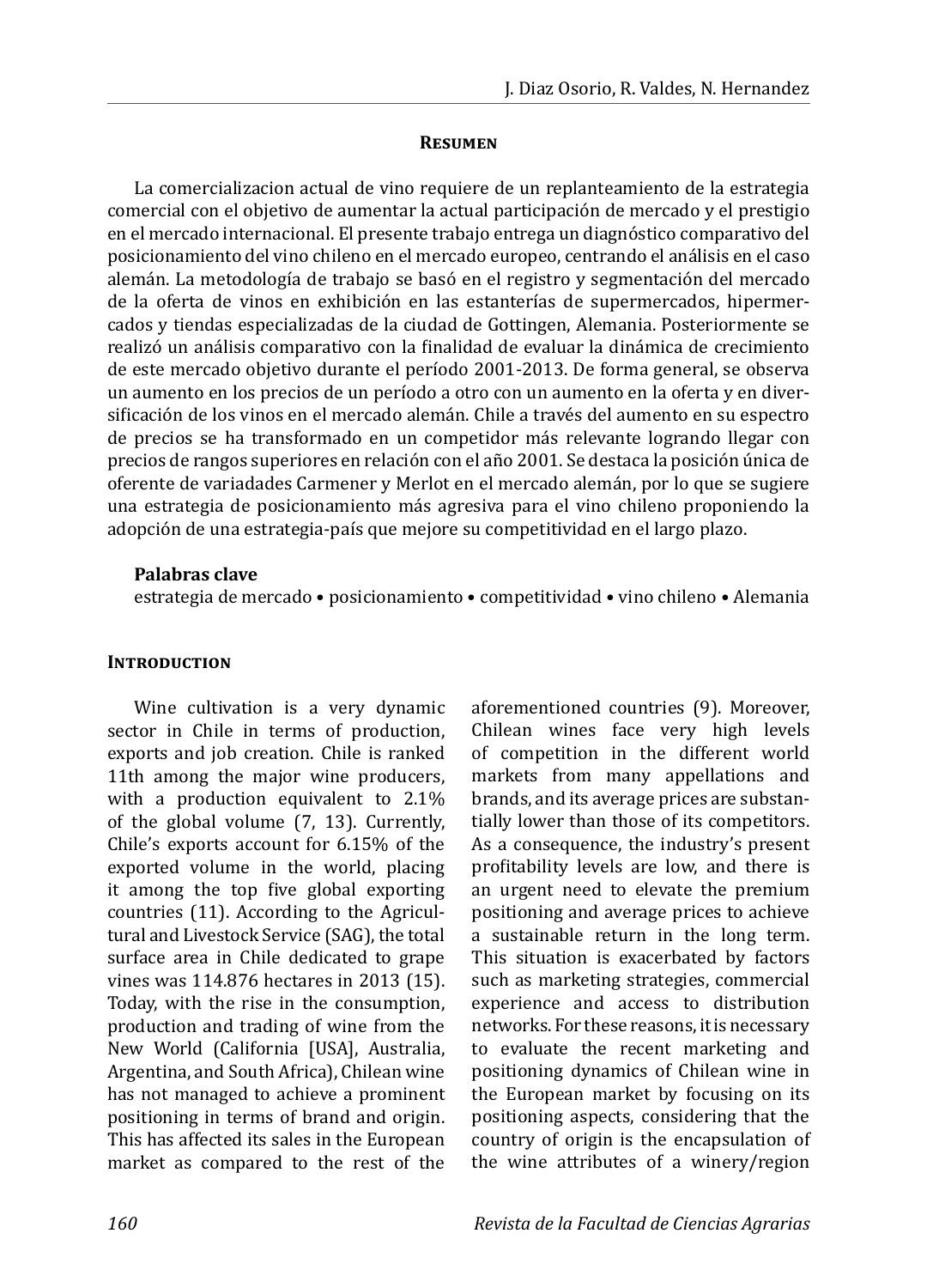and forms the basis marketing focus and is the vehicle that will ensure its future earnings (12). And that marketing should be concerned with creating pleasurable consumer experiences (16).

To perform this evaluation, the German market was used as a reference. Specifically, the evaluation focused on the city of Göttigen, which given its socioeconomic characteristics is an appropriate location for assessing the national positioning of Chilean wine. Variables such as country, price, varietal, type of wine, and sales channel were considered. Subsequently, the results were compared with the study performed by Díaz and Llanos (2001) in order to evaluate the price and positioning dynamics experienced by Chilean wine in this period.

The objective of this research was to provide a diagnosis - using the data obtained of the aforementioned variables of the national product in the European market, focusing the analysis on the German case. Based on this general objective, the goal is to establish a foundation for a rethinking of the commercial strategy Chile has used thus far. This study is a first attempt to compare and study variation in terms of the penetration of Chilean wine in the German market over a significant time horizon; therefore, some conclusions can be verified in other Central European countries.

# **The Global Wine Market**

International wine trade has experienced a boom in the last decade (3, 4). Since 2003, annual growth in global exports and consumption has averaged 3.1% and 11%, respectively (11). The global wine market has been characterized by a wide offering associated with an improvement in the unitary yields and technical innovations of the leading producers (1). Overall, Mediterranean producers, and above all countries like Australia and Chile, have experienced a growth in sales. According to authors (2, 8), this is mainly due to increased demand/ income elasticity in countries that are not producers or consumers, new consumer habits, marketing strategies and expansion of distribution channels. Chile is one of the top wine producers in the world, with annual exports of US\$ 842 million in 2012, representing a volume of 455 million liters (10). Of the total wine produced in 2013, 64% was exported in bottles and 36% in bulk (13). Table 1 (page 162) presents the current Chilean export scenario.

The share of Chilean exports in the global market has grown significantly in the past 15 years, increasing from just 0.38% in 1988 to 7.45% in 2012 (14). The change in the price per exported bottle has also been positive, evolving from US\$1 per bottle in 1987 to prices close to US\$ 3.10 in the last three years (11). Moreover global transactions and prices are increasingly more important in the wine sector. In the 5-yearly period 2001-5, from an average total of 72.2 million hl, they have risen to 103.5 million hl in 2011 (14). In terms of value, according to the GTA, which compiles data from the customs of various countries, the global amount of wine and grape juice exports will be 23.264 million Euros in 2011.

The global market, considered by the OIV to be the sum of all exports from all countries, has grown significantly over the last year, by 7.9% more than the previous season. In 2011, global exports of wine represent approximately 42.8% of global consumption (against 34.6% in 2006). At the European level, the German wine market is one of the most competitive in the world, with a high presence of brands and designations of origin. It also has extreme pricing, which make it difficult to penetrate (16).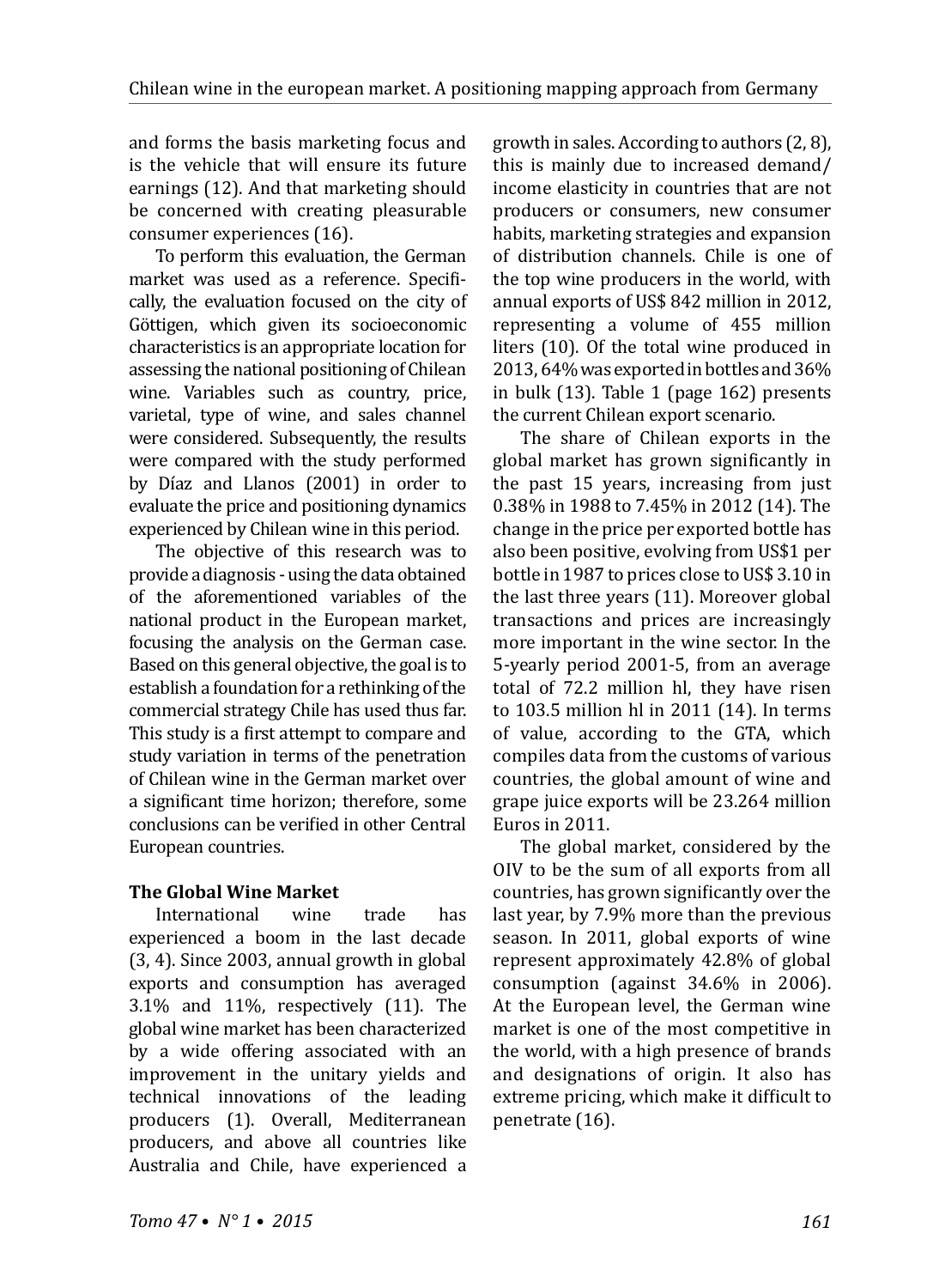Tabla 1. Exportaciones chilenas de vino. **Tabla 1.** Exportaciones chilenas de vino. Table 1. Chilean wine exports. **Table 1.** Chilean wine exports.

|                         | Average Price | $(US\frac{4}{9}L\,Box)$ | 1.24       | 0.24             | 2.87               | $-0.71$          | 1.42        | $-0.75$     | $-6.93$   | 5.65    | 0.2           |                      |
|-------------------------|---------------|-------------------------|------------|------------------|--------------------|------------------|-------------|-------------|-----------|---------|---------------|----------------------|
| Variation % 2011/2012   | Value         | (US3)                   | $-15.99$   | $-4.15$          | $-0.02$            | 9.65             | 16.65       | $-5.26$     | 10.65     | 50.61   | 0.38          |                      |
|                         | Volume        | $(9 L$ . Boxes $)$      | $-17.01$   | $-4.38$          | $-2.81$            | 10.44            | 15.02       | $-4.54$     | 18.89     | 42.55   | 0.18          |                      |
|                         | Average Price | (US\$/9 L. Box)         | 26.27      | 31.51            | 29.92              | 27.83            | 32.15       | 27.19       | 36.98     | 33.07   | 29.09         |                      |
| January - December 2012 | Value         | (USI)                   | 9,350,520  | 317,588,046      | 40,830,790         | 182,785,953      | 263,343,339 | 601,732,121 | 3,800,819 | 601,469 | 1,420,033,057 |                      |
|                         | Volume        | $(9 L$<br>Boxes         | 355,996    | 10,079,836       | 1,364,629          | 6,568,199        | 8,190,329   | 22,134,745  | 102,774   | 18,190  | 48,814,698    | Source: ODEPA, 2013. |
|                         | Average Price | (US\$/9 L. Box)         | 25.95      | 31.43            | 29.09              | 28.03            | 31.7        | 27.39       | 39.74     | 31.3    | 29.03         |                      |
| January - December 2011 | Value         | (US3)                   | 11,129,656 | 331,336,657      | 40,839,874         | 166,693,493      | 225,750,294 | 635,114,267 | 3,435,094 | 399,358 | 1,414,698,693 |                      |
|                         | Volume        | (9 L. Boxes)            | 428,970    | 10,541,442       | 1,404,123          | 5,947,407        | 7,120,604   | 23,187,077  | 86,446    | 12,760  | 48,728,829    |                      |
| Accumulated<br>Year     | Geographic    | Area                    | Africa     | America<br>North | America<br>Central | America<br>South | Asia        | Europe      | Oceania   | Others  | TOTAL         |                      |

Fuente: ODEPA, 2013.

Fuente: ODEPA, 2013.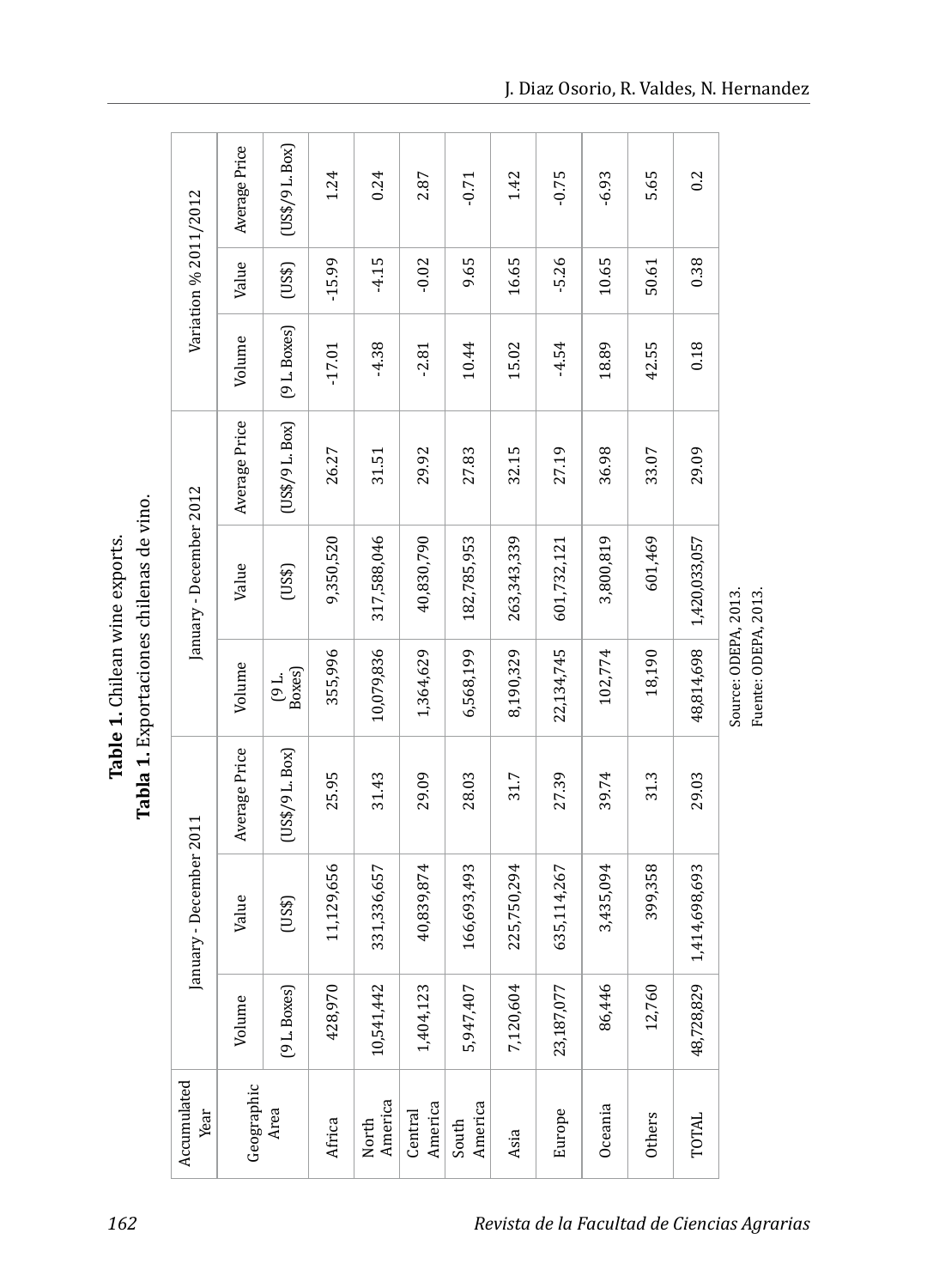### **The German wine market**

In 2013 the per capita wine consumption in Germany amounted to 25.1 liters, which was an increase of 0.5% from 2010 (5).

Italy, France and Spain are the major countries from which Germany imports. Among the so-called "New World producers", South Africa surpasses the USA, Chile and Australia (5). The following table gives an overview of the presence of countries and/or regions in this market.

The big winner in the last five years was rosé wine, which saw an increase<br>in consumption of 21.65% while in consumption of  $21.65\%$ , consumption of white wine decreased by 7.01%.

Red wine consumption remained relatively constant. The 2014 consumption forecast is 2.29 million hl of rosé wine, 9.13 million hl of white wine, and 10.26 million hl of red wine. In Germany, Chilean wines are generally known for being dry, or "trocken".

In recent years there has been a trend towards milder wines, which can be consumed on any occasion. Hence the strong growth of rosé wines, which, together with Riesling, Spätlese and sparkling wines, enjoy a very high percentage of preferences (10).

**Table 2.** Variation of the top 10 in the German market (2011-2012) in retail (excluding discount) and home, beauty and health stores (in % of market share).

**Tabla 2.** Variación en la participación de mercado (%) de los 10 principales países en el mercado alemán (2011-2012) en retail (se excluyen supermercados de descuentos), tiendas del hogar, belleza y salud.

| Main Countries of Origin | Quantity *hl | Amount<br>(Thousands of $\epsilon$ ) | Value/hl $\epsilon$ | % Market Share by<br>Volume |
|--------------------------|--------------|--------------------------------------|---------------------|-----------------------------|
| Italy                    | 6,374,000    | 798,000                              | 125                 | 41.8                        |
| France                   | 2,503,000    | 654,000                              | 261                 | 16.41                       |
| Spain                    | 2,702,000    | 309,000                              | 114                 | 17.72                       |
| South Africa             | 866,000      | 94,000                               | 108                 | 5.68                        |
| <b>USA</b>               | 558,000      | 85,000                               | 152                 | 3.66                        |
| Chile (Position)         | 489,000      | 67,000                               | 136                 | 3.2                         |
| Australia                | 500,000      | 64,000                               | 128                 | 3.27                        |
| Austria                  | 217,000      | 45,000                               | 209                 | 1.42                        |
| Portugal                 | 170,000      | 33,000                               | 195                 | 1.1                         |
| Greece                   | 142,000      | 23,000                               | 162                 | 0.93                        |
| Argentina                | 53,000       | 11,000                               | 213                 | 0.3                         |
| New Zealand              | 32,000       | 10,000                               | 316                 | 0.2                         |
| Subtotal                 | 14,606,000   | 2,193,000                            | 176.58              | 95.8                        |
| Total                    | 15,245,000   | 2.243.000                            | 147                 | 100                         |

Source: Deutscher Weinbauverband e.V., 2013. Fuente: Deutscher Weinbauverband e.V., 2013.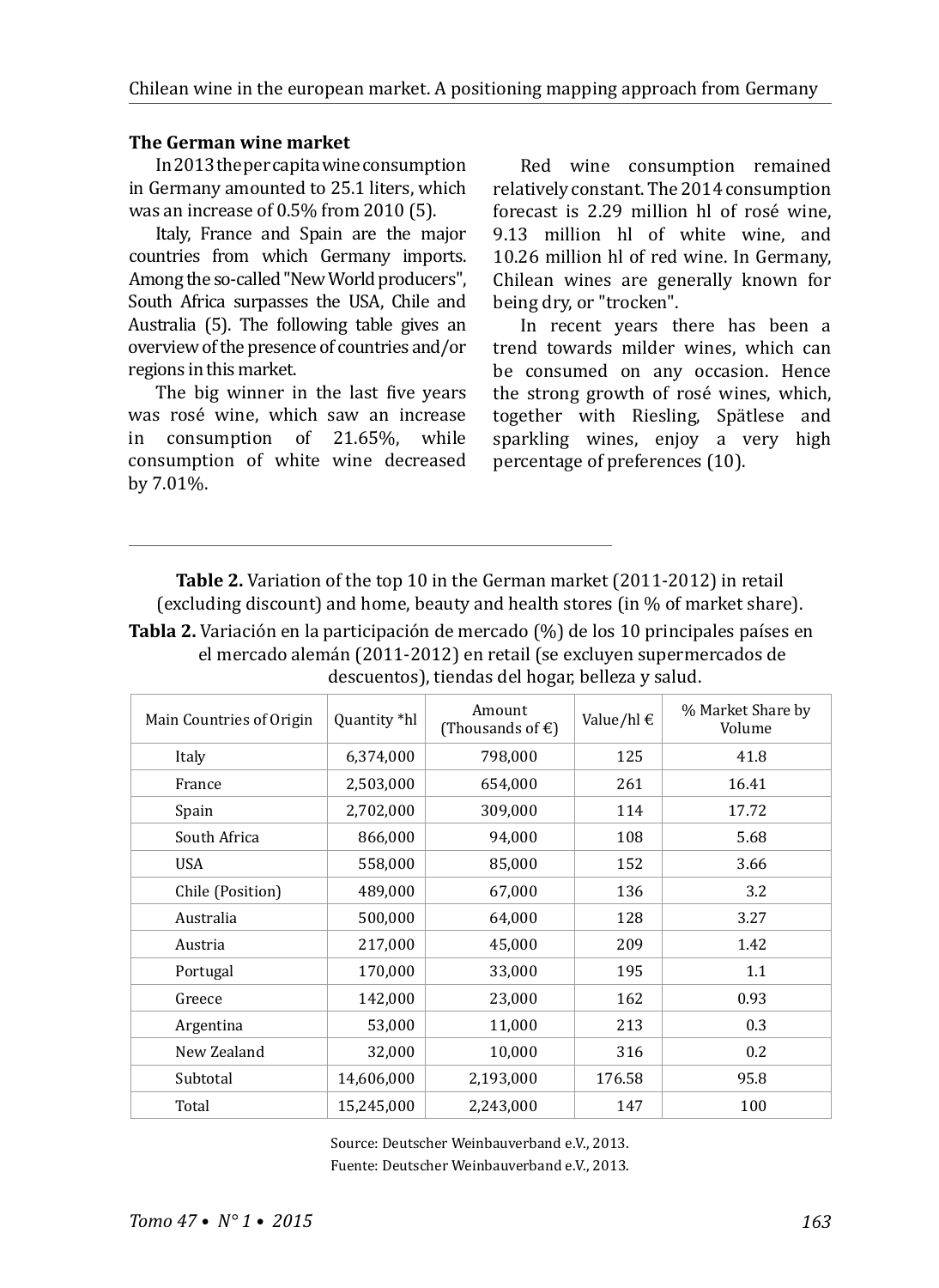### **Materials and Methods**

The working methodology was based on the registering and segmentation of the range of wines and real retail prices on display on the shelves of supermarkets, hypermarkets and specialty stores in the city of Göttingen, Germany. Subsequently, a comparative analysis was performed based on the study done by Díaz and Llanos (2001) of the same market, in order to assess its growth dynamic over the past 12 years. Göttingen is located in the geographical center of Germany in the state of Niedersachsen (Lower Saxony). With 258,166 inhabitants in 2013, it is characterized by its wide range of social strata, with income levels ranging from US\$500 to US\$ 15,000, and its status as a multicultural, cosmopolitan university town (3, 4). This set of features makes it a representative city of Germany.

The market segmentation (type of place of purchase) and the definition of the evaluation/comparison parameters (price and varieties) was performed in 3 hypermarkets (Karstadt, Kaufland, Real Supermarkt), 4 discount supermarkets (Aldi, Aldi KP, Edeka, Netto Supermarket), 1 beverage supermarket (Getränkmarkt) and 2 specialty stores (Jaques Depot, Bremer) which are the most representative wine commercialization channels of Germany (5).

Hypermarkets absorb a significant fraction of the demand, with a variety of products, origins and brands at differing levels of quality. Discount supermarkets are characterized by a scant variety of brands and types of wines, which in most cases correspond to low quality and low-priced wines. Specialized supermarkets have a range of brands and types of wine equivalent to the sum of the two above types of establishments, with a presence of some fine varietal wines. Finally, specialty stores offer numerous types of wines from a wide variety of vineyards around the world, and they use promotion techniques like tastings, catalog production and internet publicity as part of a customer education program concerning wine knowledge.

## **Results and Discussion**

Figure 1 (page 165) shows the range of wine prices in Germany and the respective location of Chilean wine for the years 2001 and 2013. In the first case, the values range from US\$ 1.75 to US\$ 34.48 per bottle, with France as the only country occupying the majority of this range.

Germany also occupies a significant part of this range, with prices of up to approximately US\$ 18.50 per bottle.

Spain and Italy, major producers at European level, are not present in the entire range; Spain has prices of US\$ 5.00 to US\$13.00 per bottle and Italy has prices of US\$ 2.00 to US\$ 14.00 per bottle. Using the same framework, in figure 1 (page 165) and table 3 (page 166), Chile falls between US\$ 3.45 and US\$ 19.00, and Australia has a similar position, peaking at US\$ 17.50.

California wines start at US\$ 2.00 per bottle and go up to US\$ 11.00; South Africa begins at the same base, but goes up to US\$ 5.00 per bottle. Argentina showed a narrower range of supply, varying between US\$ 5.00 and US\$ 10.00 per bottle. In 2013, one can observe a wider range of prices and countries of origin. For example, Croatia, Greece and Switzerland did not have a share in this market in 2001, so we only have price values for 2013. The opposite is true for Romania, where we only have price values for its wines in 2001; in 2013 no presence of wine from this country is observed.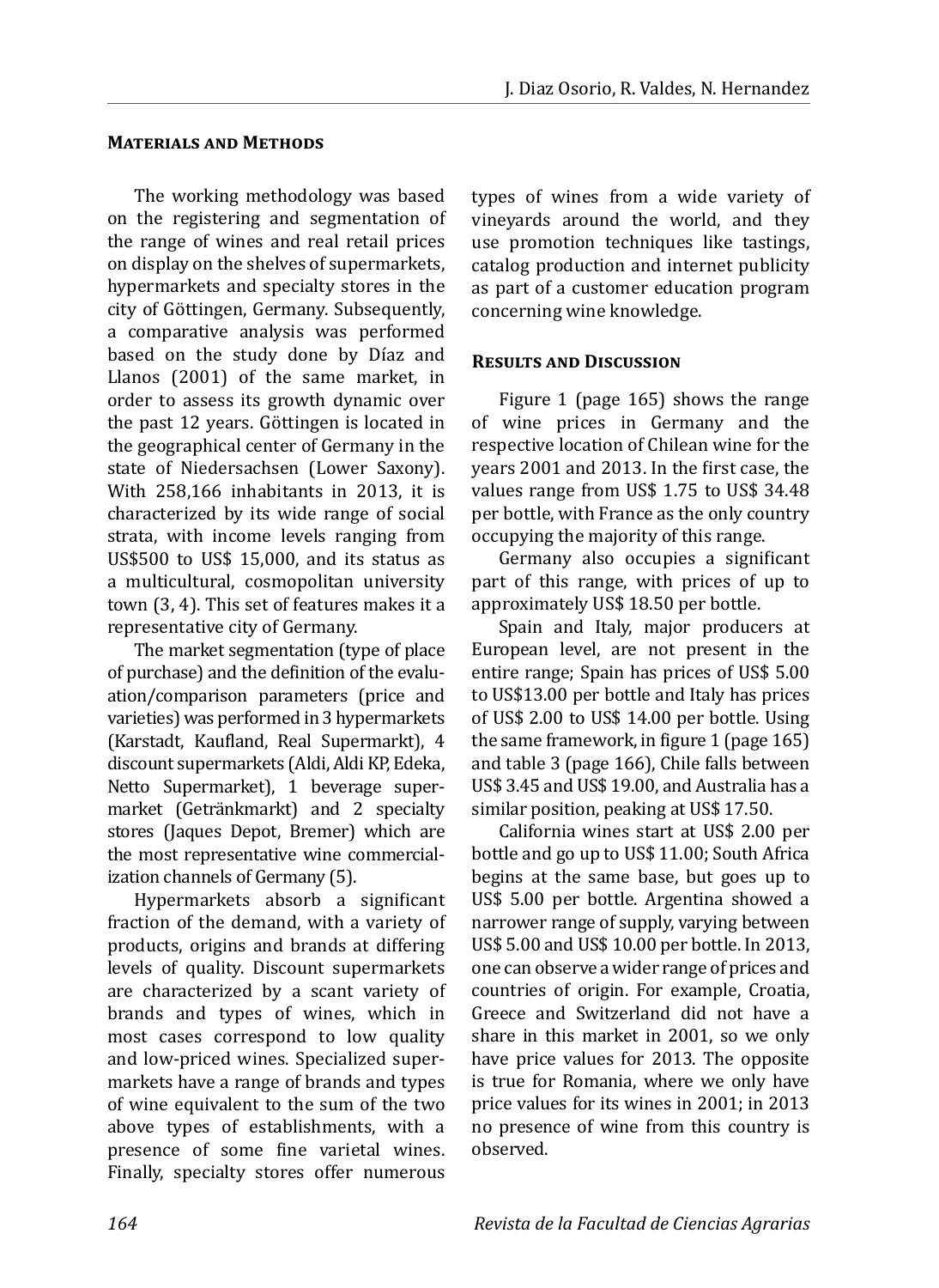

**Figure 1.** Range of wine prices and the position of Chilean wine. (Comparison 2001-2013). **Figura 1.** Rango de precios de vino en el mercado alemán en relación con el vino Chileno. (Comparación 2001-2013).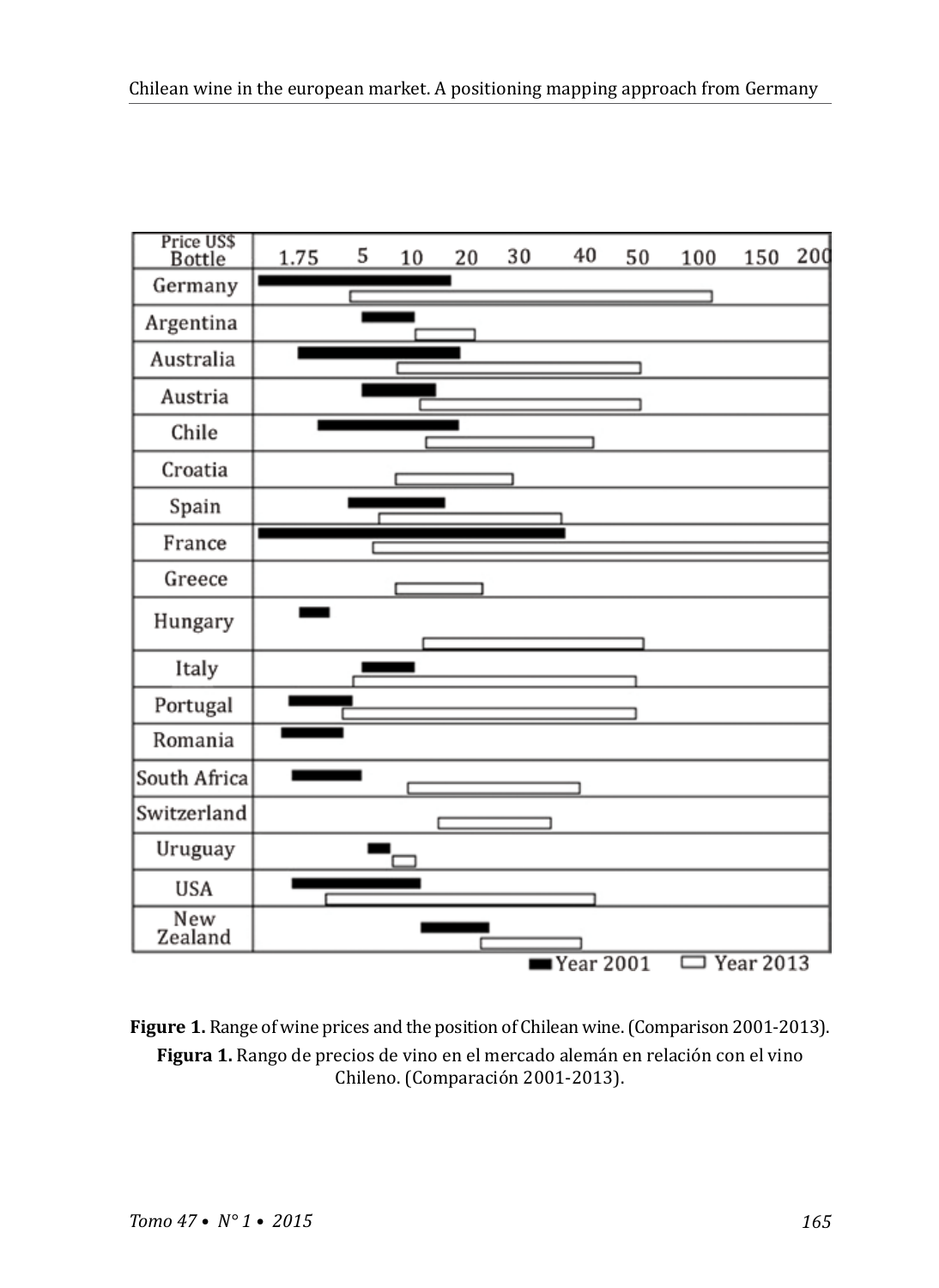Tabla 3. Distribución de productos clasificados de acuerdo con su país de origen y canal de venta. Evolución 2001-2013. Table 3. Distribution of products classified according to their country of origin and sales channel. Evolution 2001-2013. **Tabla 3.** Distribución de productos clasificados de acuerdo con su país de origen y canal de venta. Evolución 2001-2013. **Table 3.** Distribution of products classified according to their country of origin and sales channel. Evolution 2001-2013.

| Country         | Hypermarkets             |                          | Discount Supermarkets    |                          |                          | Beverage Supermarkets    |                 | Specialty Stores |
|-----------------|--------------------------|--------------------------|--------------------------|--------------------------|--------------------------|--------------------------|-----------------|------------------|
|                 | 2001                     | 2013                     | 2001                     | 2013                     | 2001                     | 2013                     | 2001            | 2013             |
| Germany         | 73                       | $^{\circ}$               | 59                       | Б                        | 47                       | 3                        | <b>200</b>      | 225              |
| Argentina       | 1                        | $\circ$                  | $\circ$                  | 4                        | $\sim$                   | $\circ$                  | $\circ$         | $\circ$          |
| Australia       | G                        | S                        | 0                        | $\overline{ }$           | 3                        | 0                        | 6               | G                |
| Austria         | $\circ$                  | $\circ$                  | $\circ$                  | $\overline{\phantom{0}}$ | $\overline{\phantom{0}}$ | $\circ$                  | 14              | $\circ$          |
| Bulgaria        | $\circ$                  | $\circ$                  |                          | $\circ$                  | $\circ$                  | $\circ$                  | $\circ$         | $\circ$          |
| Chile           | $\Xi$                    | Б                        | ٣                        | $\Xi$                    | $\sim$                   | 4                        | G               | 20               |
| Croatia         | $\circ$                  | $\circ$                  | $\circ$                  | 4                        | $\circ$                  | $\circ$                  | $\circ$         | $\circ$          |
| Spain           | 24                       | $\circ$                  | S                        | 4                        | 15                       | $\circ$                  | $\overline{40}$ | 24               |
| France          | 80                       | 26                       | 13                       | 26                       | 84                       | $^{\circ}$               | 135             | 155              |
| Greece          | $\circ$                  | $\circ$                  | 4                        | $\circ$                  | $\circ$                  | $\circ$                  | $\overline{10}$ | 3                |
| Hungary         | 4                        | $\circ$                  | $\overline{\phantom{0}}$ | $\circ$                  | 2                        | 0                        | $\circ$         | S                |
| Italy           | 45                       | 13                       | 29                       | 10                       | 53                       | $\mathbf{z}$             | 100             | 56               |
| Macedonia       | $\circ$                  | $\circ$                  | 2                        | 0                        | 0                        | $\circ$                  | $\circ$         | 0                |
| ರ<br>New Zealan | 3                        | $\circ$                  | $\circ$                  | $\circ$                  | $\mathbf{z}$             | $\circ$                  | $\sim$          | 4                |
| Portugal        | 4                        | 3                        | 3                        | $\circ$                  | $\overline{ }$           | $\circ$                  | $\overline{ }$  | $\overline{10}$  |
| Romania         | $\overline{\phantom{0}}$ | $\circ$                  | $\circ$                  | $\circ$                  | ٣                        | $\circ$                  | $\circ$         | 0                |
| South Africa    | $^{\circ}$               | 10                       | $\circ$                  | $\sim$                   | S                        | $\overline{\phantom{0}}$ | 77              | $\Xi$            |
| Sweden          | J                        | $\circ$                  | $\circ$                  | $\circ$                  | ٣                        | $\circ$                  | 3               | $\circ$          |
| Switzerland     | $\circ$                  | $\circ$                  | $\circ$                  | $\circ$                  | $\circ$                  | $\circ$                  | $\circ$         | 3                |
| Tunisia         | $\circ$                  | $\circ$                  | $\circ$                  | $\circ$                  | $\sim$                   | $\circ$                  | $\circ$         | $\circ$          |
| Uruguay         | $\circ$                  | $\overline{\phantom{0}}$ | $\circ$                  | $\circ$                  | $\circ$                  | $\circ$                  | $\circ$         | $\circ$          |
| USA             | $\overline{z}$           | $\overline{ }$           | 4                        | $\overline{10}$          | $\overline{21}$          | $\circ$                  | 14              | 4                |

Nota: el principal criterio de recolección de fuentes primarias fue el número de países en diferentes canales de ventas independiente del número de marcas,<br>viñas o botellas, o botellas, Nota: el principal criterio de recolección de fuentes primarias fue el número de países en diferentes canales de ventas independiente del número de marcas, and/or bottles of each market. and/or bottles of each market.

viñas o botellas.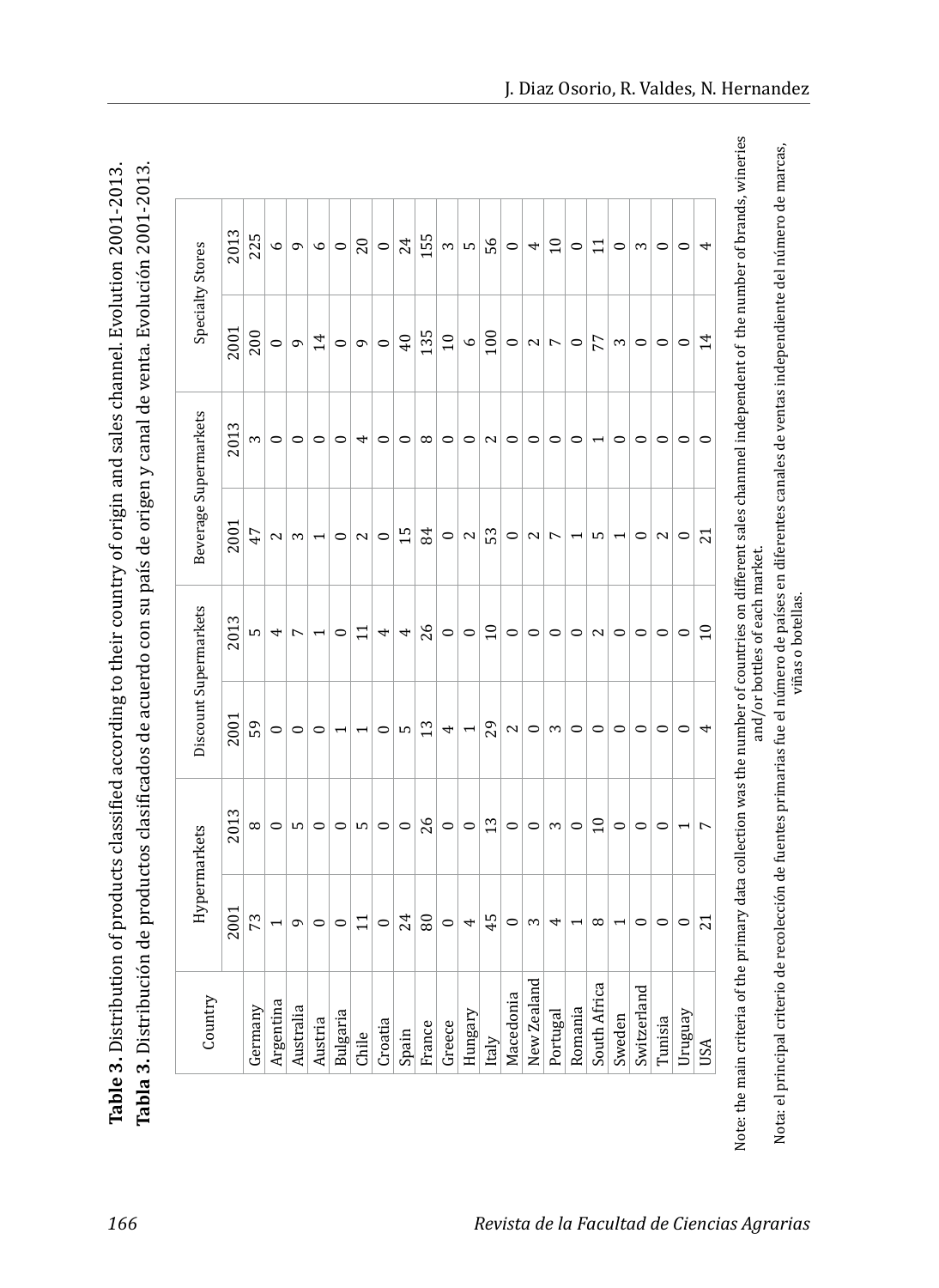In all the cases studied, one can observe an increase in prices from one period to another, along with an increase in the supply and diversification of the wines.

Chile has become a more significant competitor, attaining higher price ranges than in 2001.

Figure 1 (page 165) shows the distribution of the types of wine available on the shelves in different types of stores in Germany. Among the European producers, Germany, France, Italy and Spain stand out, with a variety of types of wine available. With respect to the competing countries, although Chile has a presence in all types of stores, California wines (USA) are also present in all segments, but with a wider selection in each. Potential competitors, that is, Eastern European countries, are still not present in all types of stores, and their wines are concentrated mainly in supermarkets.

Table 3 (page 166) shows that the largest increase in the number of products took place at discount supermarkets and specialty stores, while in supermarkets and beverage stores there was a decrease in the number of products on the shelf between 2001 and 2013.

The supply of Chilean products increased in discount supermarkets, beverage supermarkets and specialty stores, and decreased only in hypermarkets. This situation has been a trend in the German wine market over the last 10 years (16).

Table 4 (page 168) and 5 (page 168) show the distributions of red and white wine, respectively, in the German market. France, Italy, Germany and Spain have the highest offerings of red wine, although in the first three countries there is a high presence of non-varietal red wine (Rotwein).

Chilean wines have a strong presence of Cabernet Sauvignon (26) and Merlot (8). Comparing the 2001/2013 dynamics, it is found that Germany, Australia and Chile show an increase in total red varieties, while Spain, France, Italy and Portugal decrease their share in the total supply of red varieties.

When it comes to Merlot, Chile is currently the only country with this varietal in the German market and thus has no competitors (13). This is a situation that should be strengthened further, using commercial strategies that allow for a more aggressive positioning of this varietal, especially considering that South Africa and the USA are the only other New World countries to produce this varietal.

With regard to white wines, Germany has the greatest offering (227 total, 181 varietal), but a large percentage of this comes from non-varietal white wines (5).

The French and Italian supply is significant, with 135 and 39 types, respectively.

Chile is present in white wines with 15 types, six of them Sauvignon Blanc and nine Chardonnay. Germany and Spain are the only countries that had a decrease in their supply of Sauvignon Blanc wines, while countries like Australia and Italy increased in this varietal.

France, for its part, went from 40 bottles in 2001 to 0 bottles in 2013, joining Portugal, which had no presence in this varietal in any of the years studied (11).

Between 2001 and 2013, Chile and Italy experienced a decrease in their offering of Chardonnay, while Spain remained constant and Germany increased its offering. It should be noted that Germany has the greatest variety of white wines, with the Riesling varietal as one of the most prominent.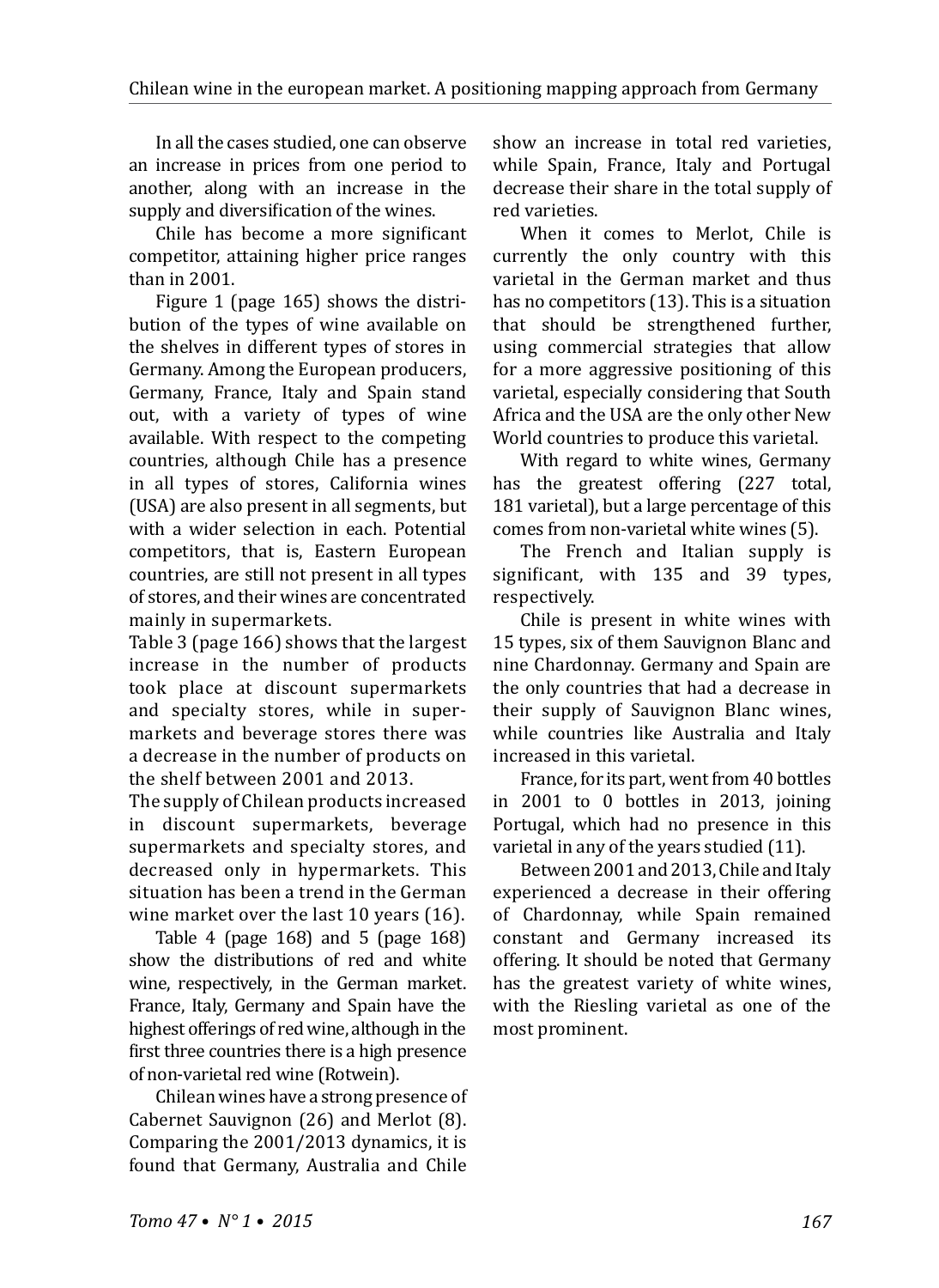|                                | Table 4. Distribution of red varietals in the German wine market. |                                   |          |               |                          |                                   |                                                                                     |              |                 |                |                 |              |             |                 |
|--------------------------------|-------------------------------------------------------------------|-----------------------------------|----------|---------------|--------------------------|-----------------------------------|-------------------------------------------------------------------------------------|--------------|-----------------|----------------|-----------------|--------------|-------------|-----------------|
|                                | Tabla 4. Distribución de variedades tintas en el mercado alemán.  |                                   |          |               |                          |                                   |                                                                                     |              |                 |                |                 |              |             |                 |
| <b>GRAPE/WINE</b>              |                                                                   | GERMANY   AUSTRIA                 |          |               |                          | <b>CHILE</b>                      |                                                                                     | <b>SPAIN</b> |                 | <b>FRANCE</b>  |                 | <b>ITALY</b> | PORTUGAL    |                 |
| PERIODS                        |                                                                   | $2001$   $2013$   $2001$   $2013$ |          |               |                          | $\vert$ 2001 $\vert$ 2013 $\vert$ | $\begin{array}{ c c c c c c }\hline 2001 & 2013 & 2001 & 2013 \ \hline \end{array}$ |              |                 |                | $2001$ 2013     |              | 2001   2013 |                 |
| Cabernet Sauvignon             |                                                                   | $\overline{a}$                    |          |               | $\frac{26}{ }$           | $\vert$ 13                        | $\overline{50}$                                                                     | n<br>D       | 67              | $\overline{1}$ | 35 <sub>5</sub> |              |             |                 |
| Merlot                         |                                                                   |                                   |          |               | $^{\circ}$               | $\frac{1}{1}$                     |                                                                                     |              | 24              | $\circ$        |                 |              |             |                 |
| Pinot Noir                     |                                                                   |                                   |          |               |                          |                                   |                                                                                     |              | $\overline{30}$ | 13             |                 |              |             |                 |
| Spätburgunder Rot              | 3                                                                 | 30                                |          |               |                          |                                   |                                                                                     |              |                 |                |                 |              |             |                 |
| Cabernet Sauvignon Tempranillo |                                                                   |                                   |          |               |                          |                                   |                                                                                     | 3            | $\sim$          |                |                 | Б            |             |                 |
| <b>hianti</b>                  |                                                                   |                                   |          |               |                          |                                   |                                                                                     |              |                 |                |                 |              |             |                 |
| Cabernet Sauvignon-Merlot      |                                                                   |                                   |          |               |                          | $\subset$                         | 2                                                                                   |              |                 |                |                 |              |             |                 |
| Merlot-Medóc                   |                                                                   |                                   |          |               |                          |                                   |                                                                                     |              |                 |                |                 |              |             |                 |
| <b>Blend</b> (others)          | 62                                                                | $\ddot{\phantom{0}}$              | r        |               |                          |                                   |                                                                                     |              | 50              |                | 51              |              |             |                 |
| Others                         |                                                                   | 108                               |          | 15            | $\overline{\phantom{0}}$ | $\frac{1}{1}$                     |                                                                                     | 23           | $\overline{10}$ | 54             | $\overline{10}$ | 67           |             |                 |
| TOTAL                          | 67                                                                | 139                               | $\infty$ | $\frac{6}{1}$ | 35                       | 36                                | 58                                                                                  | 32           | 200             | 78             | 138             | 78           | 14          | $\overline{10}$ |
|                                |                                                                   |                                   |          |               |                          |                                   |                                                                                     |              |                 |                |                 |              |             |                 |

Table 5. Distribution of white/rose varietals in the German wine market. Tabla 5. Distribución de variedades blancas/rosé en el mercado alemán. **Table 5.** Distribution of white/rose varietals in the German wine market. **Tabla 5.** Distribución de variedades blancas/rosé en el mercado alemán.

|  | PORTUGAL          | $\begin{array}{ c c c }\n\hline\n2001 & 2013 \\ \hline\n7 & 0\n\end{array}$                                                          |                |                  |            |             |          |                 |          |          |            |                  |                               |                     |                         |                 |
|--|-------------------|--------------------------------------------------------------------------------------------------------------------------------------|----------------|------------------|------------|-------------|----------|-----------------|----------|----------|------------|------------------|-------------------------------|---------------------|-------------------------|-----------------|
|  | <b>ITALY</b>      | $\begin{array}{c c c c c} & \text{2001} & \text{2013} & \text{21} \\ \hline \text{10} & \text{10} & \text{0} & \text{0} \end{array}$ |                | $\triangleright$ |            |             |          |                 |          |          |            |                  |                               |                     |                         |                 |
|  |                   |                                                                                                                                      |                |                  |            | $\infty$    |          |                 |          |          |            |                  |                               |                     | 20                      | 52              |
|  | <b>FRANCE</b>     | $\begin{array}{c c} 2001 & 2013 \ \hline 19 & 0 \ 40 & 0 \end{array}$                                                                |                |                  | 15         |             |          | 13              |          |          |            |                  |                               |                     |                         | 33              |
|  |                   |                                                                                                                                      |                |                  | 39         | ഥ           |          |                 |          |          |            |                  |                               |                     | 48                      | 152             |
|  | <b>SPAIN</b>      | -   2001 2013   20.                                                                                                                  |                |                  |            |             |          |                 |          |          |            |                  |                               |                     |                         |                 |
|  |                   |                                                                                                                                      | $\frac{3}{11}$ |                  |            |             |          |                 |          |          |            |                  |                               |                     |                         | 18              |
|  | <b>CHILE</b>      | $2001$ 2013                                                                                                                          |                |                  | $\infty$   |             |          |                 |          |          |            |                  |                               |                     |                         | $\overline{10}$ |
|  |                   |                                                                                                                                      |                |                  |            |             |          |                 |          |          |            |                  |                               |                     |                         | Ë               |
|  | AUSTRIA           |                                                                                                                                      |                |                  |            |             |          |                 |          |          |            |                  |                               |                     |                         |                 |
|  |                   | $2001$ $2013$                                                                                                                        |                |                  |            |             |          |                 |          |          |            |                  |                               |                     |                         |                 |
|  | <b>GERMANY</b>    | $\begin{array}{ c c c }\hline 2001&2013\ \hline 4&3\ \hline 11&2 \end{array}$                                                        |                |                  | 2          |             | 95       |                 |          |          |            |                  |                               |                     |                         | 103             |
|  |                   |                                                                                                                                      |                |                  |            |             | 4        |                 | 20       |          |            |                  |                               |                     | 181                     | 131             |
|  | <b>GRAPE/WINE</b> | PERIODS                                                                                                                              | Rose           | Sauvignon Blanc  | Chardonnay | Pinot Blanc | Riesling | Weissburgenland | Spätlese | Charette | Sanglovese | Classic Prosecco | nnay<br>Sauvignon Blanc-Chado | Sémillon-Chardonnay | Non-Varietal White Wine | TOTAL           |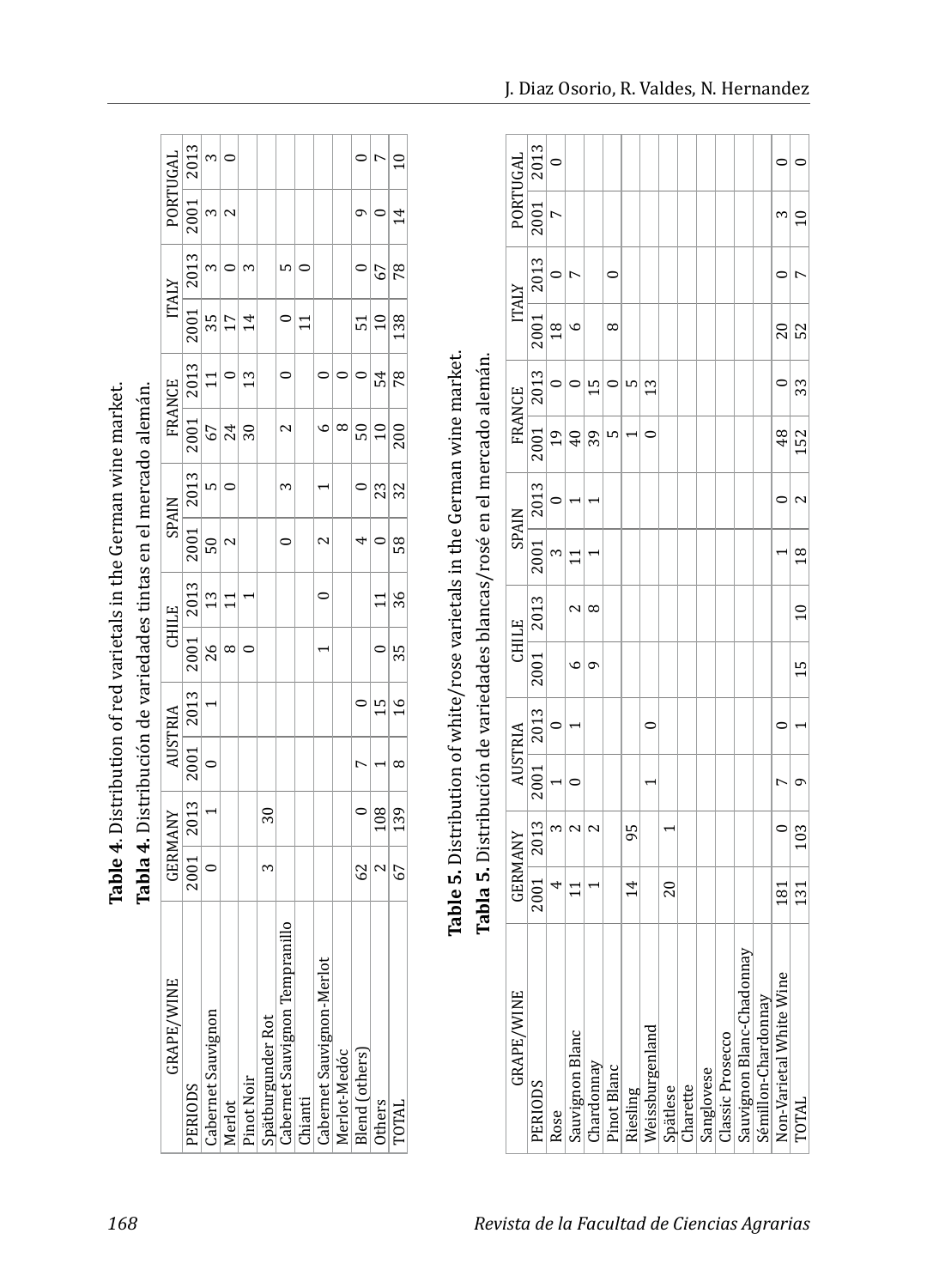Table 6 presents Chile's location in relation to its competitors in the New World. Regarding red varietals, in 2001, the largest supply came from California (USA), Chile and Australia, the difference being that Chile's products were largely Cabernet Sauvignon and Merlot. The USA, Chile and South Africa dominate the white wine market, with a concentration of Sauvignon Blanc and Chardonnay varietals. In 2013, the USA and South Africa held the greatest share of this market, followed by Argentina, Australia and New Zealand, which had a share with varieties such as Pinot Noir and Sauvignon Blanc, entering into direct competition with Chile. Argentina, for its part, increased its supply of Sauvignon Blanc.

# **Table 6.** Distribution of Chilean wine by varietals, as compared to major New World competitors.

| VARIETAL/<br><b>WINE</b>          | AUSTRALIA<br>ARGENTINA |                |                | <b>CHILE</b>     |              | SOUTH<br><b>AFRICA</b> |                | <b>USA</b>     |                | <b>NEW</b><br><b>ZEALAND</b> |              |                |
|-----------------------------------|------------------------|----------------|----------------|------------------|--------------|------------------------|----------------|----------------|----------------|------------------------------|--------------|----------------|
| <b>PERIODS</b>                    | 2001                   | 2013           | 2001           | 2013             | 2001         | 2013                   | 2001           | 2013           | 2001           | 2013                         | 2001         | 2013           |
| Cabernet<br>Sauvignon             | $\mathbf{1}$           | $\overline{2}$ | 12             | $\overline{4}$   | 26           | 13                     | $\overline{7}$ | 6              | 24             | $\overline{3}$               |              |                |
| Merlot                            |                        |                |                |                  | 8            | 11                     | $\overline{2}$ | $\overline{4}$ | 18             | $\overline{2}$               |              |                |
| Pinot Noir                        | $1\,$                  | $\theta$       |                |                  | $\mathbf{0}$ | $\mathbf{1}$           | $\overline{2}$ | $\mathbf{0}$   | $\mathbf{1}$   | $\mathbf{0}$                 | $\mathbf{0}$ | $\mathbf{1}$   |
| Sirah                             | $\overline{c}$         | $\mathbf{0}$   | 3              | $\mathbf{0}$     |              |                        |                |                | 9              | $\bf{0}$                     |              |                |
| Pinotage                          |                        |                |                |                  |              |                        | 3              | $\mathbf{0}$   |                |                              |              |                |
| Cabernet<br>Sauvignon-<br>Merlot  |                        |                | $\overline{c}$ | $\boldsymbol{0}$ | $\mathbf{1}$ | $\bf{0}$               | $\overline{c}$ | $\bf{0}$       |                |                              |              |                |
| Cabernet<br>Sauvignon-<br>Sirah   |                        |                | $\overline{c}$ | $\mathbf{0}$     |              |                        |                |                |                |                              |              |                |
| Cabernet S.-<br>Carignon          |                        |                |                |                  |              |                        |                |                | $\mathbf{1}$   | $\mathbf{0}$                 |              |                |
| Non-<br>Varietal Red<br>Wine      | $\overline{c}$         | $\mathbf{0}$   |                |                  |              |                        |                |                | $\overline{4}$ | $\mathbf{0}$                 |              |                |
| Rose                              |                        |                | $\mathbf{1}$   | $\mathbf{0}$     |              |                        |                |                | $\overline{4}$ | $\overline{0}$               |              |                |
| Sauvignon<br>Blanc                | $\theta$               | $\overline{2}$ | $\mathbf{1}$   | $\theta$         | 6            | $\overline{2}$         | 7              | $\overline{4}$ | 9              | $\mathbf{0}$                 | $\theta$     | $\overline{3}$ |
| Chardonnay                        | $\overline{2}$         | $\mathbf{1}$   | 6              | $\overline{4}$   | 9            | 8                      | 5              | $\overline{4}$ | 14             | 5                            | $\mathbf{1}$ | $\mathbf{0}$   |
| Sauvignon<br>Blanc-<br>Chardonnay |                        |                | $\mathbf{1}$   | $\boldsymbol{0}$ |              |                        |                |                |                |                              | $\mathbf{1}$ | $\mathbf{0}$   |
| Sémillon-<br>Chardonnay           |                        |                | $\mathbf{1}$   | $\mathbf{0}$     |              |                        |                |                |                |                              |              |                |
| Non-<br>Varietal<br>White Wine    |                        |                |                |                  |              |                        | $\mathbf{1}$   | $\mathbf{0}$   |                |                              |              |                |
| Other                             | $\mathbf{0}$           | 5              | $\mathbf{0}$   | 3                |              |                        | $\mathbf{0}$   | $\overline{7}$ |                |                              |              |                |

**Tabla 6.** Distribución de vino Chileno distribuido por variedades y comparado con productores del "Nuevo Mundo".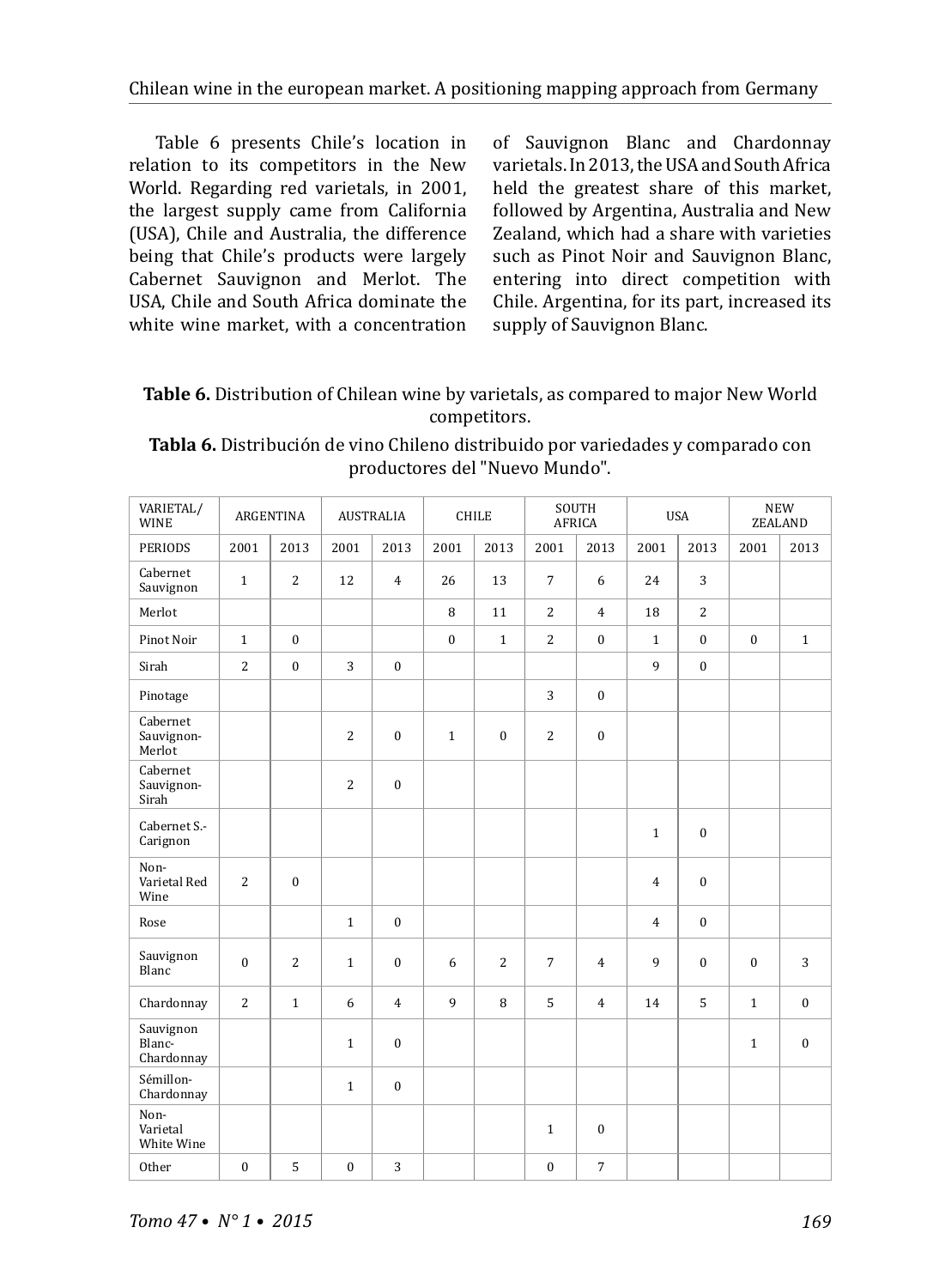## **Conclusions**

The increase and diversification of the global wine supply has had an effect on prices in the German market. This trend has been growing since 2010, and therefore a common strategy is necessary to position Chilean wine in international markets. Currently, positioning strategies abroad are aimed at opening and positioning in new markets, as well as a strategy of constant quality improvement. In general, an increase in prices in the German market is observed from one period to another, along with an increase in the supply and diversification of wines. Chile has become a more significant competitor, with an increase in its price ranges as compared to 2001. The types of wine available on the shelves in different types of stores in Germany mainly come from countries like Germany, France, Italy and Spain. With respect to Chile's main competitors, California (USA) wines, like Chilean wines, are present in all segments, but have a wider offering in each. Currently, when it comes to Merlot, Chile has no competitors among its "New World" peers, as it is the only country offering this varietal in the German market. This is a situation that should be strengthened using commercial strategies that allow for a more aggressive positioning of this varietal. Taking into account the 2001-2013 dynamics addressed in this study, it is recommended that Chile adopt a more aggressive positioning strategy for Chilean wine that does not include the price/quality ratio as the only positioning strategy. It is also recommended to adopt a country-strategy that improves the country's long-term competitiveness in the German wine market.

Another consideration present since 2001 is how Chile should position the Carménère (Carmenere) varietal in global markets, before Australia and New Zealand increase their production. This varietal should be made a "flagship" varietal, distinguishing it as a unique product of the Chilean "terroir". Similarly, the Malbec varietal, typical of Argentina and well promoted by this country's producers, and which has achieved international recognition, could, in the short term, secure for itself the category of a 'special wine' that is desired for the Carménère varietal in the target markets, thus displacing this varietal. Despite its success in term of market share increase and positioning efforts, Chilean wines face very high levels of competition in the different world markets from many appellations and brands, and its average prices are substantially lower than those of its competitors. As a consequence, the industry's present profitability levels are low, and there is an urgent need to elevate the premium positioning and average prices to achieve a sustainable return in the long term. Making decisive progress toward positioning Chile as a world-class appellation for the production of premium and superior wines, gaining additional image and value is the only possible response to the competitive challenges the industry face today. This is a key requirement for the health and long-term sustainability of Wines of Chile.